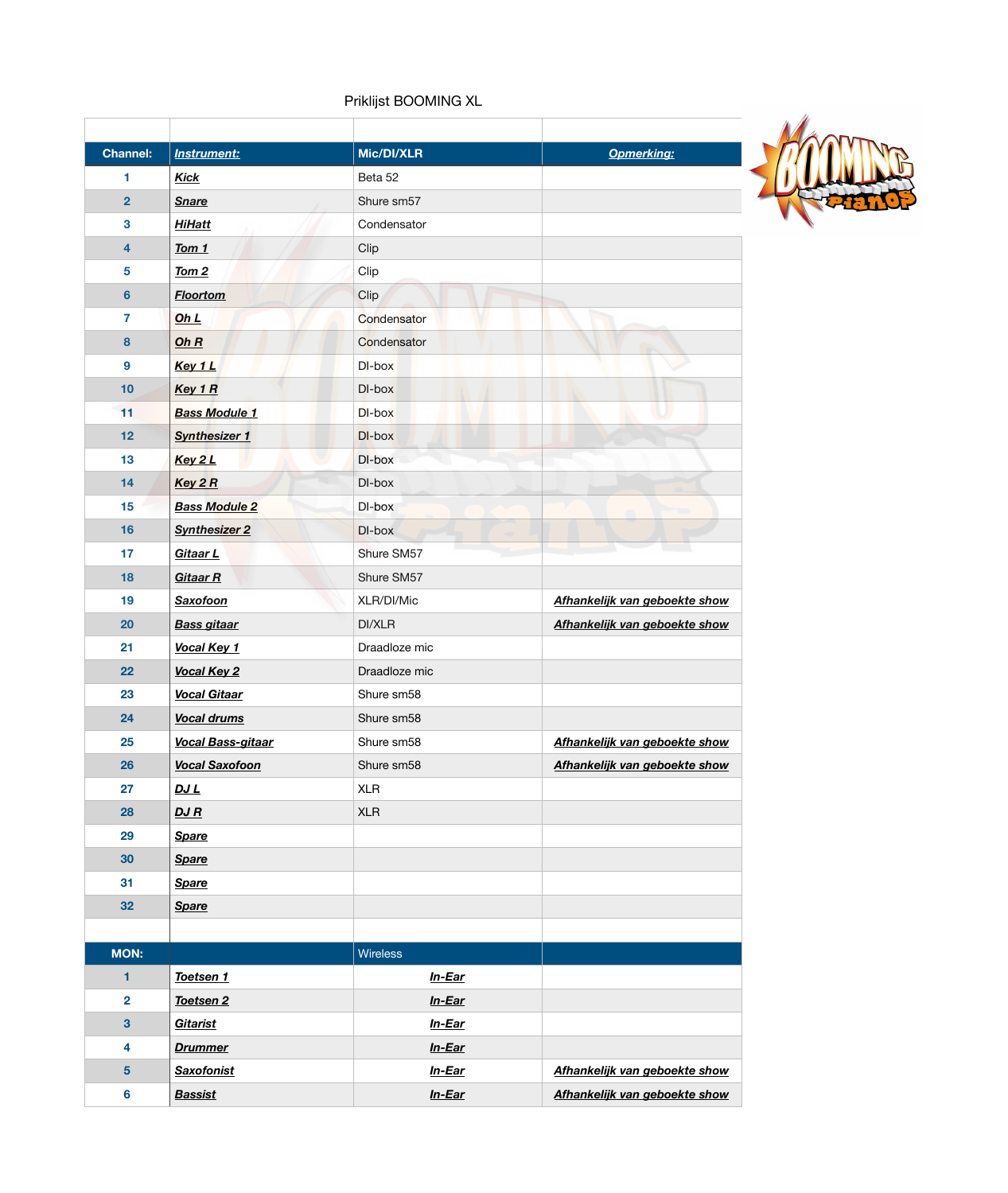## Priklijst BOOMING BASIC

| <b>Channel:</b>         | <b>Instrument:</b>   | Mic/DI/XLR    | <b>Opmerking:</b> |
|-------------------------|----------------------|---------------|-------------------|
| 1                       | <b>Kick</b>          | Beta 52       |                   |
| $\overline{2}$          | <b>Snare</b>         | Shure sm57    |                   |
| $\mathbf{3}$            | <b>HiHatt</b>        | Condensator   |                   |
| $\overline{\mathbf{4}}$ | Tom 1                | Clip          |                   |
| $\overline{\mathbf{5}}$ | $Tom 2$              | Clip          |                   |
| $6\phantom{a}$          | <b>Floortom</b>      | Clip          |                   |
| $\overline{7}$          | Oh L                 | Condensator   |                   |
| 8                       | Oh $R$               | Condensator   |                   |
| $\boldsymbol{9}$        | Key 1 L              | DI-box        |                   |
| 10                      | Key 1 R              | DI-box        |                   |
| 11                      | <b>Bass Module 1</b> | DI-box        |                   |
| 12                      | <b>Synthesizer 1</b> | DI-box        |                   |
| 13                      | Key 2 L              | DI-box        |                   |
| 14                      | Key 2R               | DI-box        |                   |
| 15                      | <b>Bass Module 2</b> | DI-box        |                   |
| 16                      | <b>Synthesizer 2</b> | DI-box        |                   |
| 17                      | Gitaar L             | Shure SM57    |                   |
| 18                      | <b>Gitaar R</b>      | Shure SM57    |                   |
| 19                      | Vocal Key 1          | Draadloze mic |                   |
| 20                      | Vocal Key 2          | Draadloze mic |                   |
| 21                      | <b>Vocal Gitaar</b>  | Shure sm58    |                   |
| 22                      | <b>Vocal drums</b>   | Shure sm58    |                   |
| 23                      | DJ L                 | <b>XLR</b>    |                   |
| 24                      | DJ R                 | <b>XLR</b>    |                   |
| 25                      | <b>Spare</b>         |               |                   |
| 26                      | <b>Spare</b>         |               |                   |
| 27                      | <b>Spare</b>         |               |                   |
| 28                      | <b>Spare</b>         |               |                   |
| 29                      |                      |               |                   |
| 30                      |                      |               |                   |
| 31                      |                      |               |                   |
| 32                      |                      |               |                   |
|                         |                      |               |                   |
| <b>MON:</b>             |                      | Wireless      |                   |
| $\blacksquare$          | Toetsen 1            | <u>In-Ear</u> |                   |
| $\overline{\mathbf{2}}$ | Toetsen 2            | $In-Ear$      |                   |
| $\overline{\mathbf{3}}$ | Gitarist             | <u>In-Ear</u> |                   |
| 4                       | <b>Drummer</b>       | In-Ear        |                   |
| $5\phantom{a}$          |                      |               |                   |
| $6\phantom{a}$          |                      |               |                   |